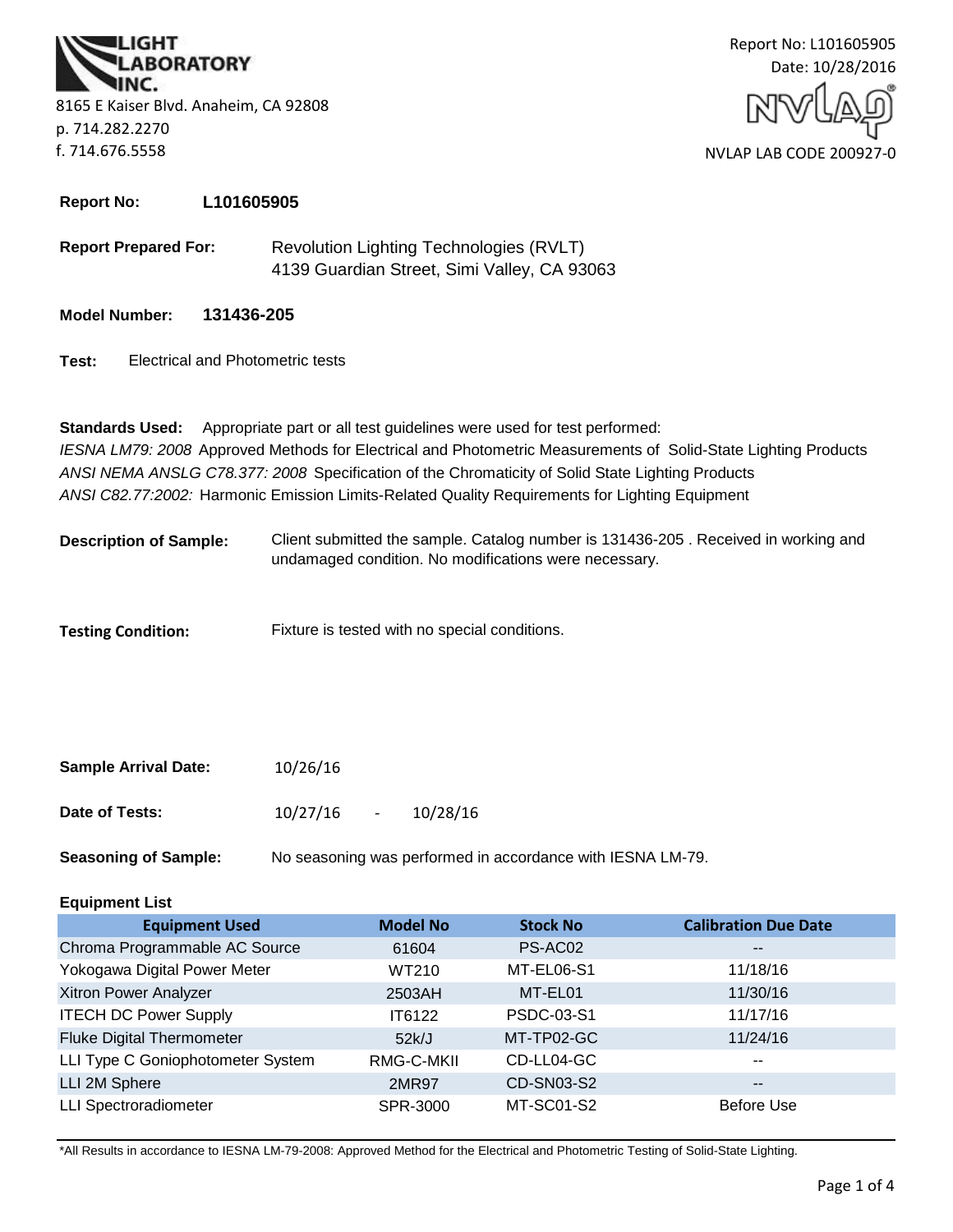

8165 E Kaiser Blvd. Anaheim, CA 92808 p. 714.282.2270 f. 714.676.5558

Report No: L101605905 Date: 10/28/2016

NVLAP LAB CODE 200927-0

| <b>Test Summary</b>                      |                                         |
|------------------------------------------|-----------------------------------------|
| Manufacturer:                            | Revolution Lighting Technologies (RVLT) |
| <b>Model Number:</b>                     | 131436-205                              |
| <b>Driver Model Number:</b>              | N/A                                     |
| <b>Total Lumens:</b>                     | 5491.86                                 |
| Input Voltage (VAC/60Hz):                | 120.00                                  |
| <b>Input Current (Amp):</b>              | 0.37                                    |
| Input Power (W):                         | 43.71                                   |
| <b>Input Power Factor:</b>               | 0.99                                    |
| <b>Current ATHD @ 120V(%):</b>           | 14%                                     |
| <b>Current ATHD @ 277V(%):</b>           | N/A                                     |
| <b>Efficacy:</b>                         | 126                                     |
| <b>Color Rendering Index (CRI):</b>      | 85                                      |
| <b>Correlated Color Temperature (K):</b> | 5402                                    |
| <b>Chromaticity Coordinate x:</b>        | 0.3347                                  |
| <b>Chromaticity Coordinate y:</b>        | 0.3416                                  |
| Ambient Temperature (°C):                | 25.0                                    |
| <b>Stabilization Time (Hours):</b>       | 1:20                                    |
| <b>Total Operating Time (Hours):</b>     | 1:50                                    |
| Off State Power(W):                      | 0.00                                    |



FIG. 1 LUMINAIRE

\*All Results in accordance to IESNA LM-79-2008: Approved Method for the Electrical and Photometric Testing of Solid-State Lighting.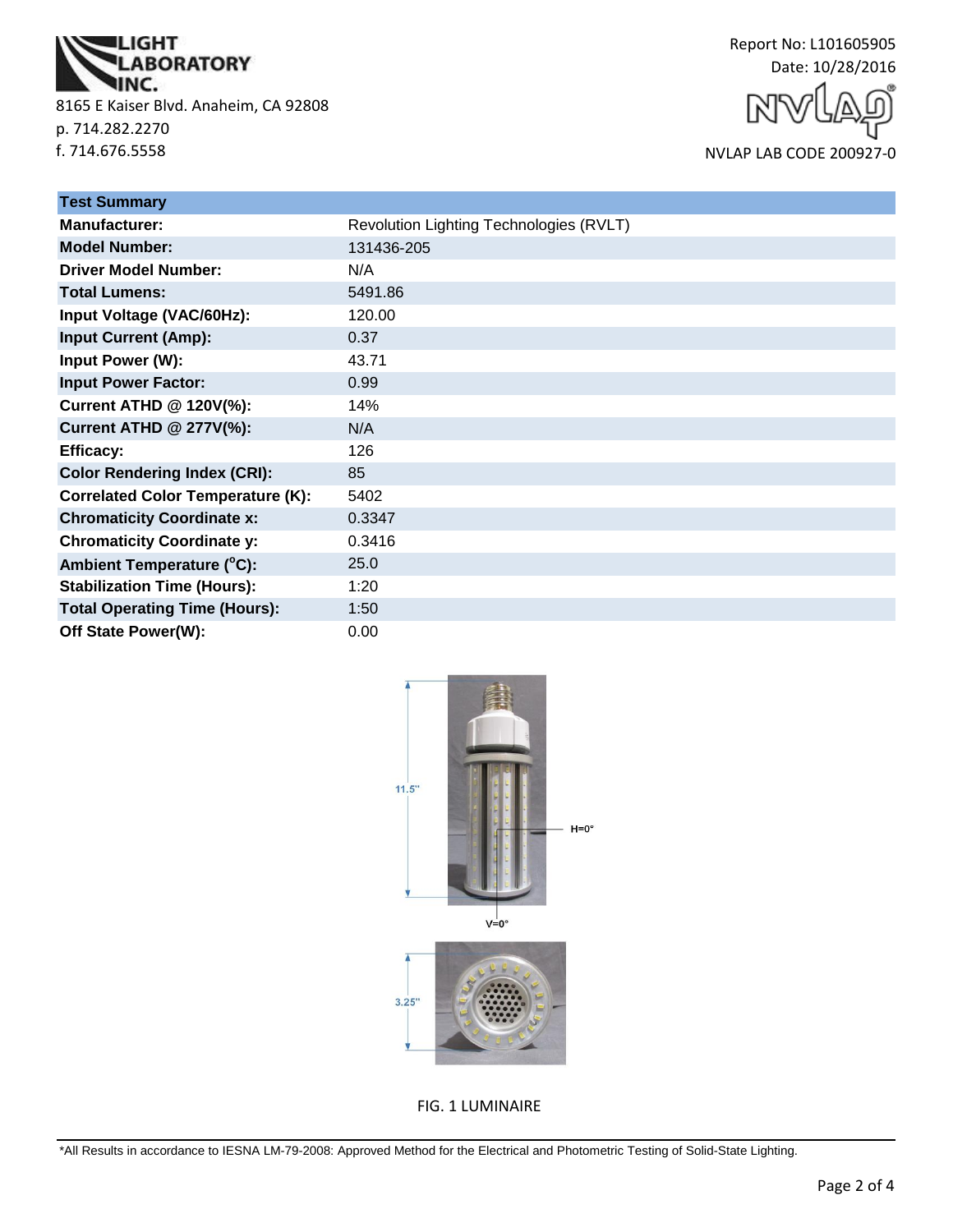**ABORATORY** INC. 8165 E Kaiser Blvd. Anaheim, CA 92808 p. 714.282.2270 f. 714.676.5558

**IGHT** 



NVLAP LAB CODE 200927-0



#### **CRI & CCT**

| X               | 0.3347     |
|-----------------|------------|
| y               | 0.3416     |
| u'              | 0.2082     |
| $V^{\prime}$    | 0.4781     |
| <b>CRI</b>      | 84.70      |
| <b>CCT</b>      | 5402       |
| Duv             | $-0.00071$ |
| <b>R</b> Values |            |
| R1              | 84.17      |
| R <sub>2</sub>  | 88.12      |
| R3              | 90.46      |
| R4              | 85.99      |
| R5              | 85.20      |
| R <sub>6</sub>  | 83.39      |
| R7              | 87.30      |
| R8              | 72.60      |
| R9              | 20.08      |
| <b>R10</b>      | 71.58      |
| <b>R11</b>      | 86.52      |
| <b>R12</b>      | 68.42      |
| <b>R13</b>      | 84.87      |
| <b>R14</b>      | 94.48      |



\*All Results in accordance to IESNA LM-79-2008: Approved Method for the Electrical and Photometric Testing of Solid-State Lighting.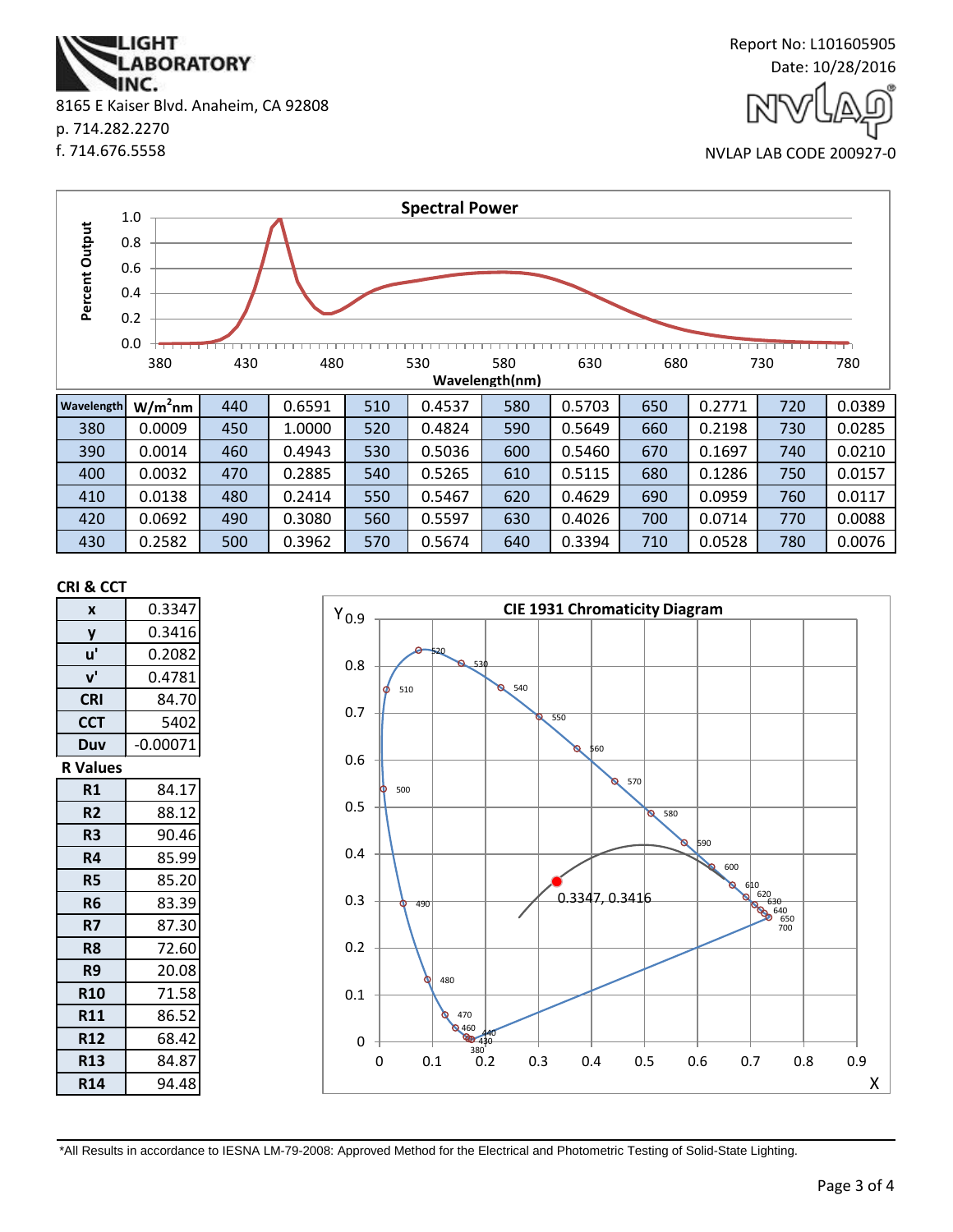



#### **Test Methods**

#### **Photometric Measurements - Goniophotometer**

A Custom Light Laboratory Type C Rotating Mirror Goniophotometer was used to measure candelas(intensity) at each angle of distribution as defined by IESNA for the appropriate fixture type.

Ambient temperature is set to 25<sup>°</sup>C and is measured from the center of the fixture, within 1ft from the outside of the fixture. Temperature is maintained at  $25^{\circ}$ C throughout the testing process and the sample is stabilized for at least 30mins and longer as necessary for the sample to achieve stabilization.

Electrical measurements are measured using the listed equipment.

#### **Spectral Measurements - Integrating Sphere**

A Sensing Spectroradiometer SPR-3000, in conjunction with Light Laboratory 2 meter integrating sphere was used to measure chromaticity coordinates, correlated color temperature(CCT) and the color rendering index(CRI) for each sample.

Ambient temperature is set to  $25^{\circ}$ C and is measured from the center of the fixture, within 1ft from the outside of the fixture. Temperature is maintained at  $25^{\circ}$ C throughout the testing process and the sample is stabilized for at least 30mins and longer as necessary for the sample to achieve stabilization.

Electrical measurements are measured using the listed equipment.

Disclaimers:

This report must not be used by the customer to claim product certification, approval or endorsement by NVLAP, NIST or any agency of Federal Government.

Report Prepared by : Keyur Patel

Test Report Released by:

UME

Engineering Manager **Contains a Strutter Contains a Container Contains A**uality Assurance Jeff Ahn Steve Kang

*\*Attached are photometric data reports. Total number of pages: 9*

Test Report Reviewed by:

auchs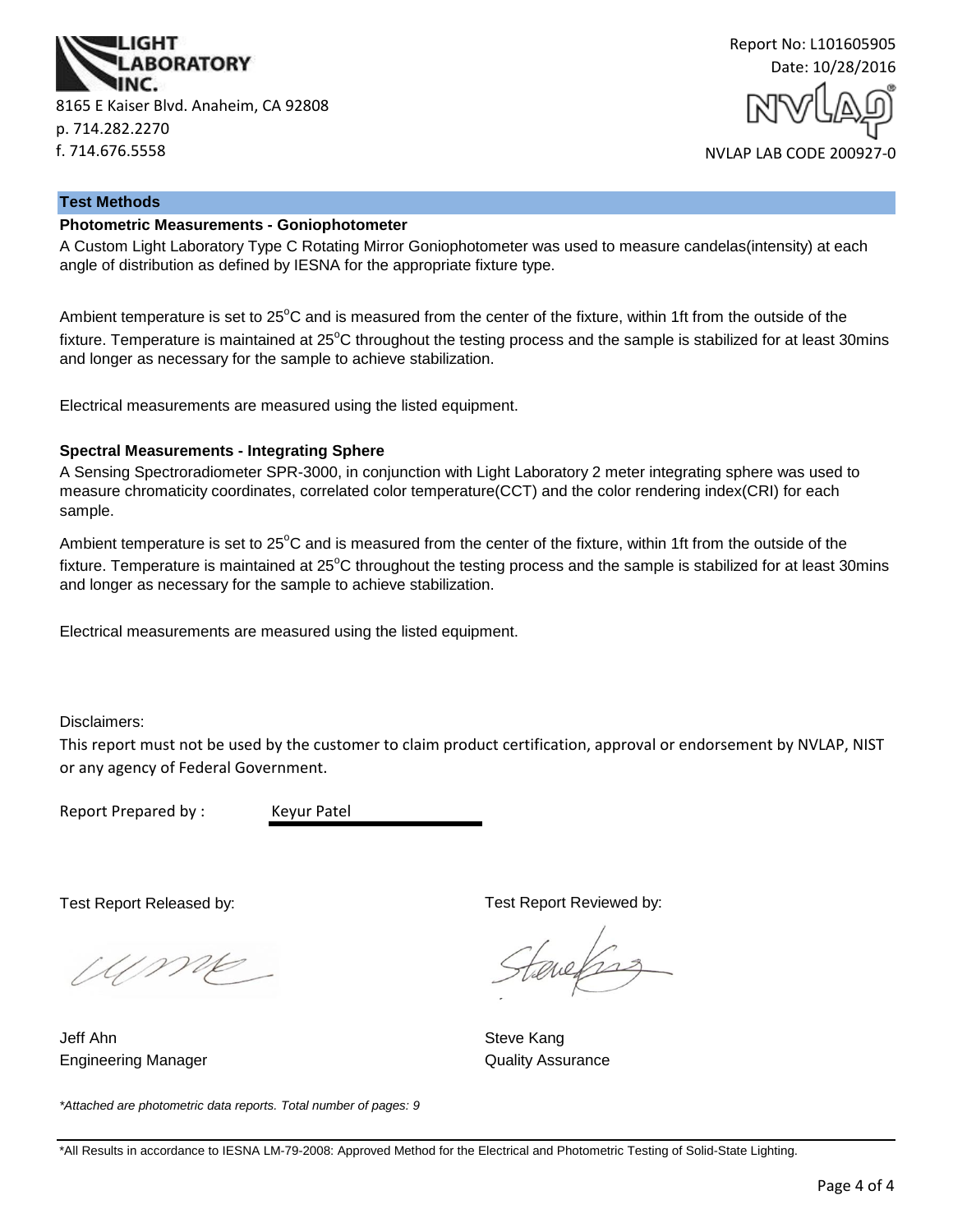**IGHT ABORATORY** 8165 E. Kaiser Blvd. Anaheim, CA 92808 p. 714.282.2270 f. 714.676.5558

# **Photometric Test Report**

### **IES INDOOR REPORT PHOTOMETRIC FILENAME : L101605905.IES**

#### **DESCRIPTION INFORMATION (From Photometric File)**

IESNA:LM-63-2002 [TEST] L101605905 [TESTLAB] LIGHT LABORATORY, INC. [ISSUEDATE] 10/28/2016 [MANUFAC] REVOLUTION LIGHTING TECHNOLOGIES (RVLT) [LUMCAT] 131436-205 [LUMINAIRE] 45W 5000K EX39 OMNIDIRECTIONAL UTILITY LAMP [BALLASTCAT] N/A [LAMPPOSITION] 0,0 [LAMPCAT] N/A [OTHER] INDICATING THE CANDELA VALUES ARE ABSOLUTE AND [MORE] SHOULD NOT BE FACTORED FOR DIFFERENT LAMP RATINGS. [\_INPUT] 120VAC, 43.71W [\_TEST PROCEDURE] IESNA:LM-79-08

#### **CHARACTERISTICS**

| Lumens Per Lamp                   | N.A. (absolute)        |
|-----------------------------------|------------------------|
| <b>Total Lamp Lumens</b>          | N.A. (absolute)        |
| Luminaire Lumens                  | 5492                   |
| <b>Total Luminaire Efficiency</b> | N.A.                   |
| Luminaire Efficacy Rating (LER)   | 126                    |
| <b>Total Luminaire Watts</b>      | 43.71                  |
| <b>Ballast Factor</b>             | 1.00                   |
| CIE Type                          | <b>General Diffuse</b> |
| Spacing Criterion (0-180)         | N.A.                   |
| Spacing Criterion (90-270)        | N.A.                   |
| Spacing Criterion (Diagonal)      | N.A.                   |
| <b>Basic Luminous Shape</b>       | Circular w/ Sides      |
| Luminous Length (0-180)           | 0.27 ft (Diameter)     |
| Luminous Width (90-270)           | 0.27 ft (Diameter)     |
| Luminous Height                   | $0.52$ ft              |

#### **LUMINANCE DATA (cd/sq.m)**

| Angle In<br>Degrees | Average<br>$0$ -Deg | Average<br>$45$ -Deg | Average<br>90-Deg |
|---------------------|---------------------|----------------------|-------------------|
| 45                  | 41165               | 41165                | 41165             |
| 55                  | 40368               | 40368                | 40368             |
| 65                  | 38274               | 38274                | 38274             |
| 75                  | 36815               | 36815                | 36815             |
| 85                  | 37639               | 37639                | 37639             |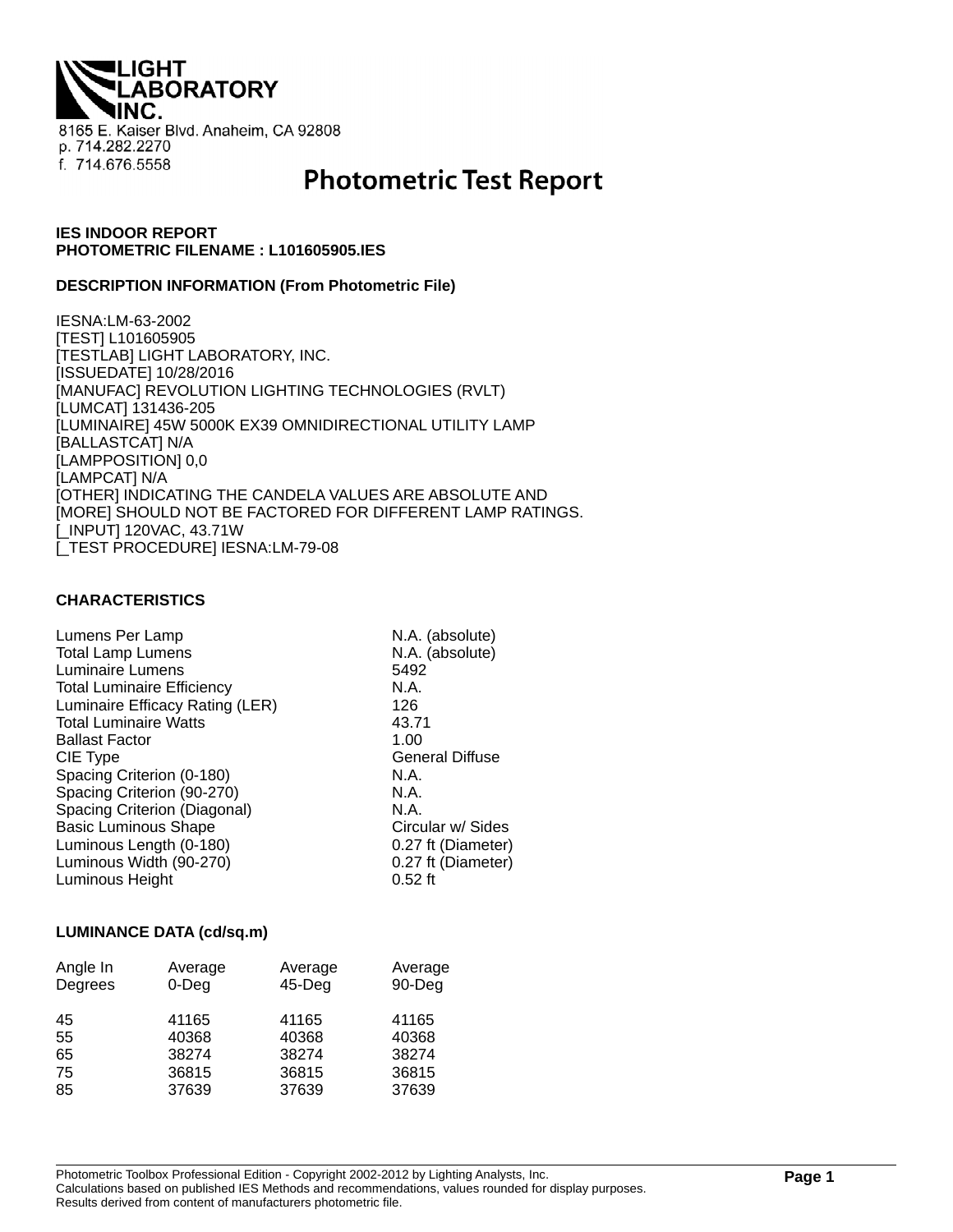## **CANDELA TABULATION**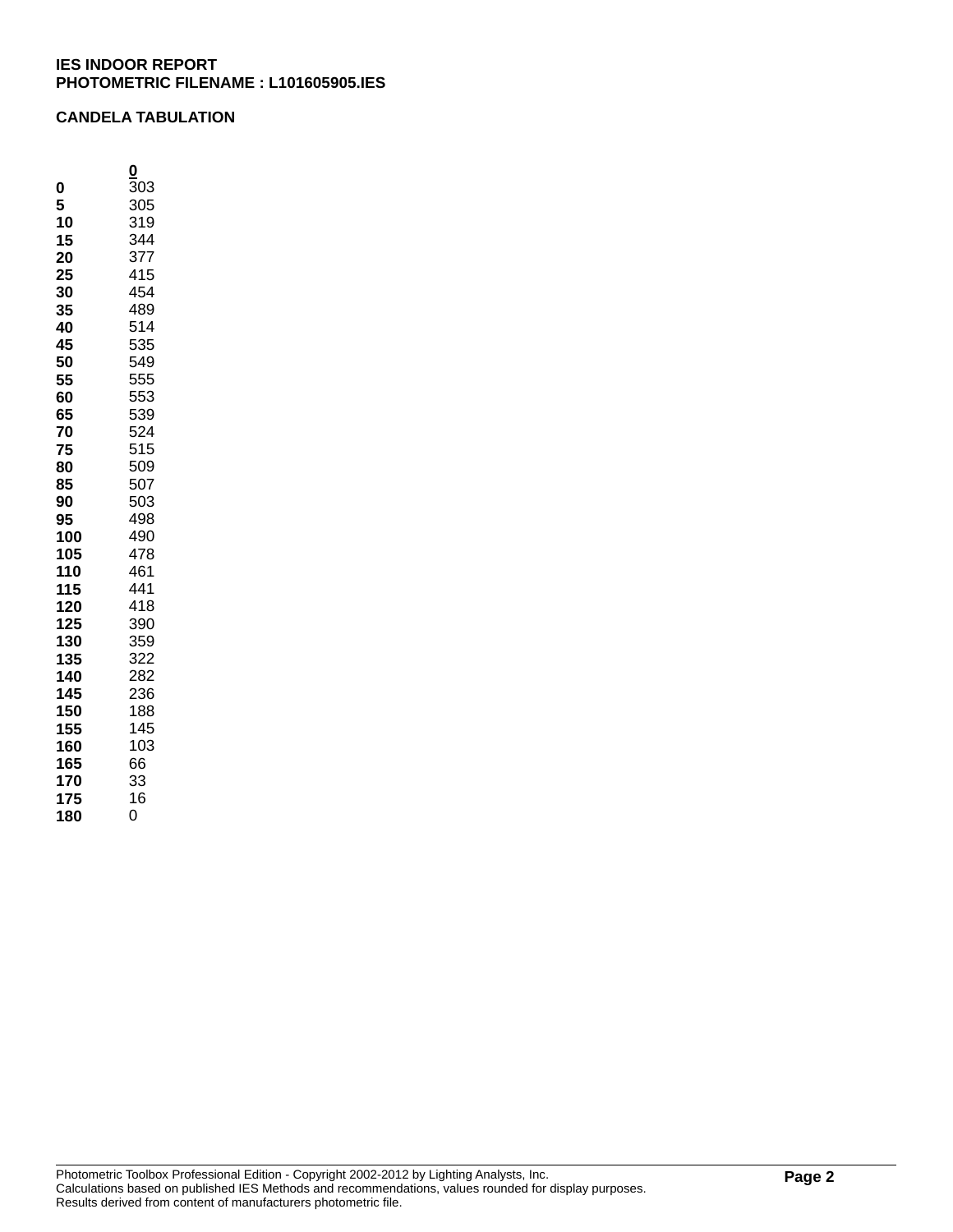## **ZONAL LUMEN SUMMARY**

| Zone      | Lumens  | %Lamp | %Fixt  |
|-----------|---------|-------|--------|
| $0 - 20$  | 128.34  | N.A.  | 2.30   |
| $0 - 30$  | 321.38  | N.A.  | 5.90   |
| $0 - 40$  | 627.59  | N.A.  | 11.40  |
| $0 - 60$  | 1537.01 | N.A.  | 28.00  |
| $0 - 80$  | 2617.21 | N.A.  | 47.70  |
| $0 - 90$  | 3169.83 | N.A.  | 57.70  |
| 10-90     | 3140.24 | N.A.  | 57.20  |
| 20-40     | 499.25  | N.A.  | 9.10   |
| 20-50     | 912.51  | N.A.  | 16.60  |
| 40-70     | 1444.05 | N.A.  | 26.30  |
| 60-80     | 1080.2  | N.A.  | 19.70  |
| 70-80     | 545.57  | N.A.  | 9.90   |
| 80-90     | 552.62  | N.A.  | 10.10  |
| 90-110    | 1046.99 | N.A.  | 19.10  |
| 90-120    | 1484.21 | N.A.  | 27.00  |
| 90-130    | 1833.84 | N.A.  | 33.40  |
| 90-150    | 2232.14 | N.A.  | 40.60  |
| 90-180    | 2322.04 | N.A.  | 42.30  |
| 110-180   | 1275.04 | N.A.  | 23.20  |
| $0 - 180$ | 5491.86 | N.A.  | 100.00 |

Total Luminaire Efficiency = N.A.%

#### **ZONAL LUMEN SUMMARY**

| Zone     | Lumens |
|----------|--------|
| $0 - 10$ | 29.59  |
| 10-20    | 98.75  |
| 20-30    | 193.04 |
| 30-40    | 306.21 |
| 40-50    | 413.27 |
| 50-60    | 496.16 |
| 60-70    | 534.63 |
| 70-80    | 545.57 |
| 80-90    | 552.62 |
| 90-100   | 542.54 |
| 100-110  | 504.45 |
| 110-120  | 437.22 |
| 120-130  | 349.62 |
| 130-140  | 249.44 |
| 140-150  | 148.86 |
| 150-160  | 68.15  |
| 160-170  | 19.80  |
| 170-180  | 1.94   |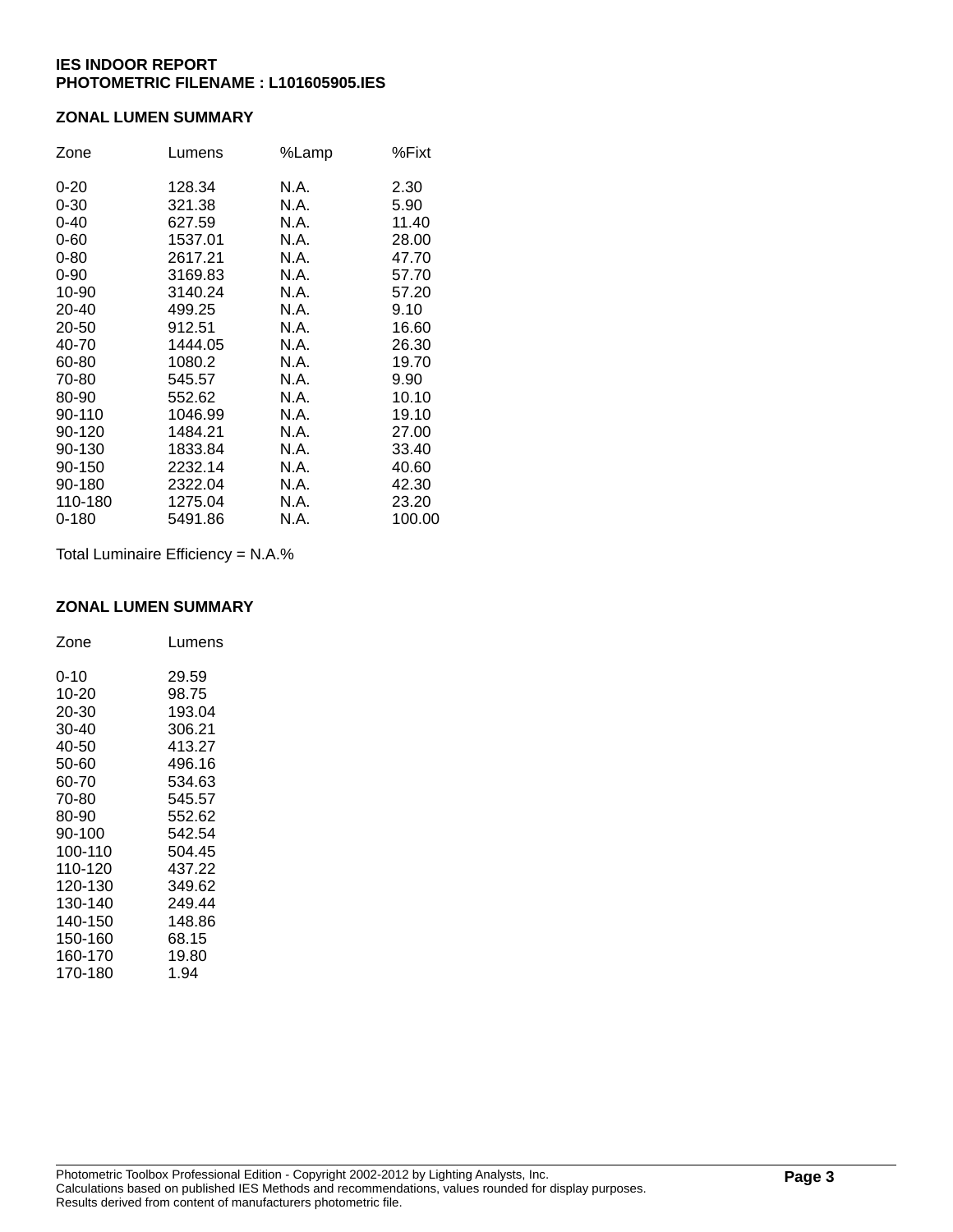## **COEFFICIENTS OF UTILIZATION - ZONAL CAVITY METHOD**

Effective Floor Cavity Reflectance 0.20

| RC.<br><b>RW</b> | 70 50 30 10 | 80 |              | 70 | 70 50 30 10 |              | 50<br>50 30 10 |  | 30<br>50 30 10 |  | 10<br>50 30 10 | 0              |
|------------------|-------------|----|--------------|----|-------------|--------------|----------------|--|----------------|--|----------------|----------------|
| $\Omega$         |             |    | 109109109109 |    |             | 102102102102 | 88 88 88       |  | 75 75 75       |  | 63 63 63       | 58             |
| $\overline{1}$   | 94 88 82 77 |    |              |    | 87 81 76 72 |              | 69 65 62       |  | 58 55 52       |  | 48 46 43       | 38             |
| 2                | 84 74 66 59 |    |              |    | 77 68 61 55 |              | 58 52 47       |  | 48 44 40       |  | 39 36 33       | 28             |
| 3                | 75 63 54 47 |    |              |    | 69 59 50 43 |              | 49 43 37       |  | 41 36 31       |  | 33 29 26       | 21             |
| $\overline{4}$   | 68 55 45 38 |    |              |    | 63 51 42 35 |              | 43 36 30       |  | 36 30 25       |  | 29 24 21       | 17             |
| 5                | 62 48 39 32 |    |              |    | 57 45 36 29 |              | 38 31 25       |  | 31 26 21       |  | 25 21 17       | 14             |
| 6                | 57 43 33 27 |    |              |    | 52 40 31 25 |              | 34 27 21       |  | 28 22 18       |  | 22 18 14       | 11             |
| $\overline{7}$   | 52 38 29 23 |    |              |    | 48 35 27 21 |              | 30 23 18       |  | 25 19 15       |  | 20 16 12       | 10             |
| 8                | 48 35 26 20 |    |              |    | 44 32 24 18 |              | 27 21 16       |  | 23 17 13       |  | 18 14 11       | 8              |
| 9                | 45 31 23 17 |    |              |    | 41 29 21 16 |              | 25 18 14       |  | 21 15 12       |  | 17 13 9        | $\overline{7}$ |
| 10               | 42 29 21 15 |    |              |    | 39 27 19 14 |              | 23 16 12       |  | 19 14 10       |  | 16 11 8        | 6              |